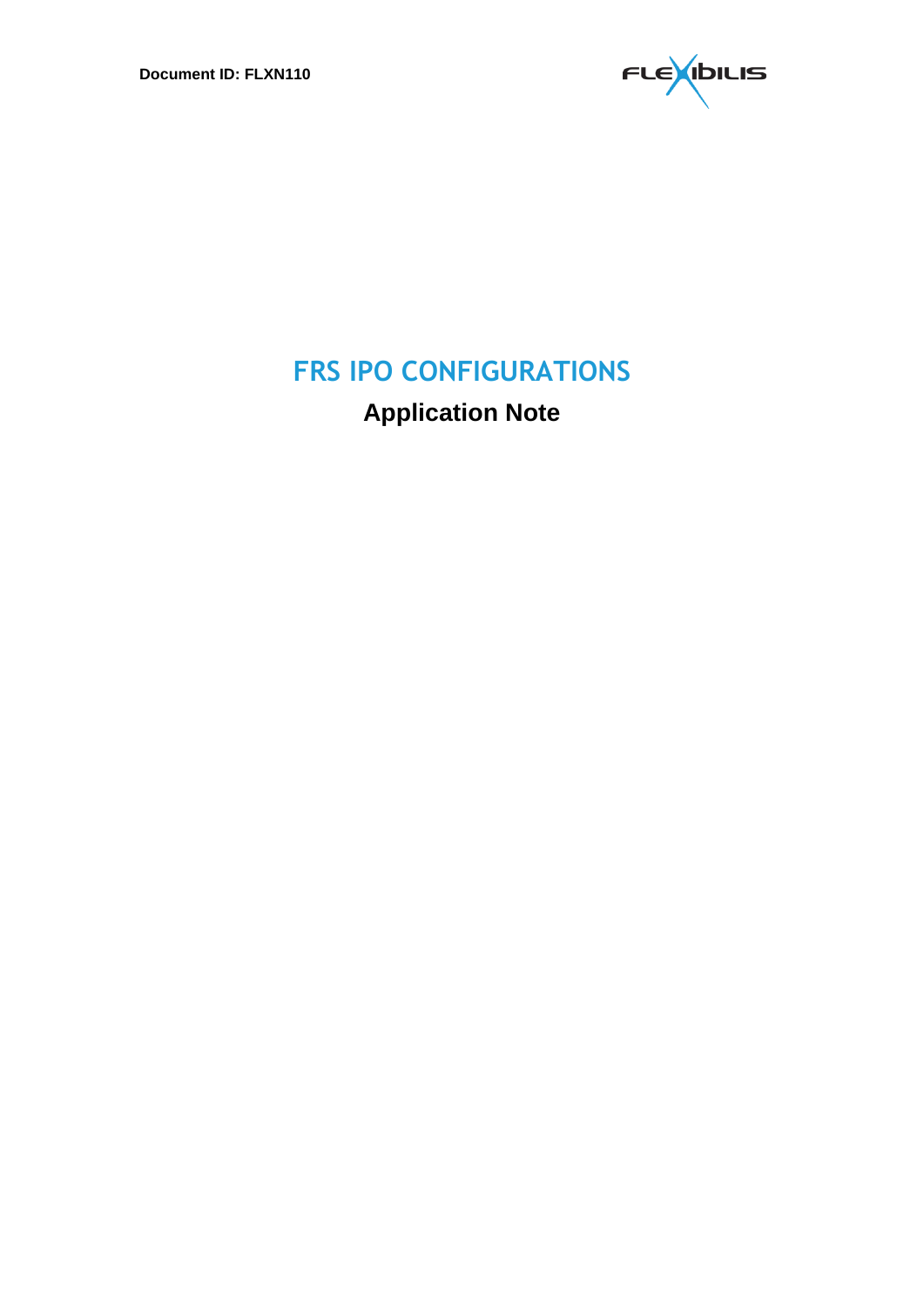

This document could contain technical inaccuracies or typographical errors. Flexibilis Oy may make changes in the product described in this document at any time.

Please, email comments about this document to support@flexibilis.com.

© Copyright Flexibilis Oy 2014 All rights reserved.

**Trademarks** 

All trademarks are the property of their respective owners.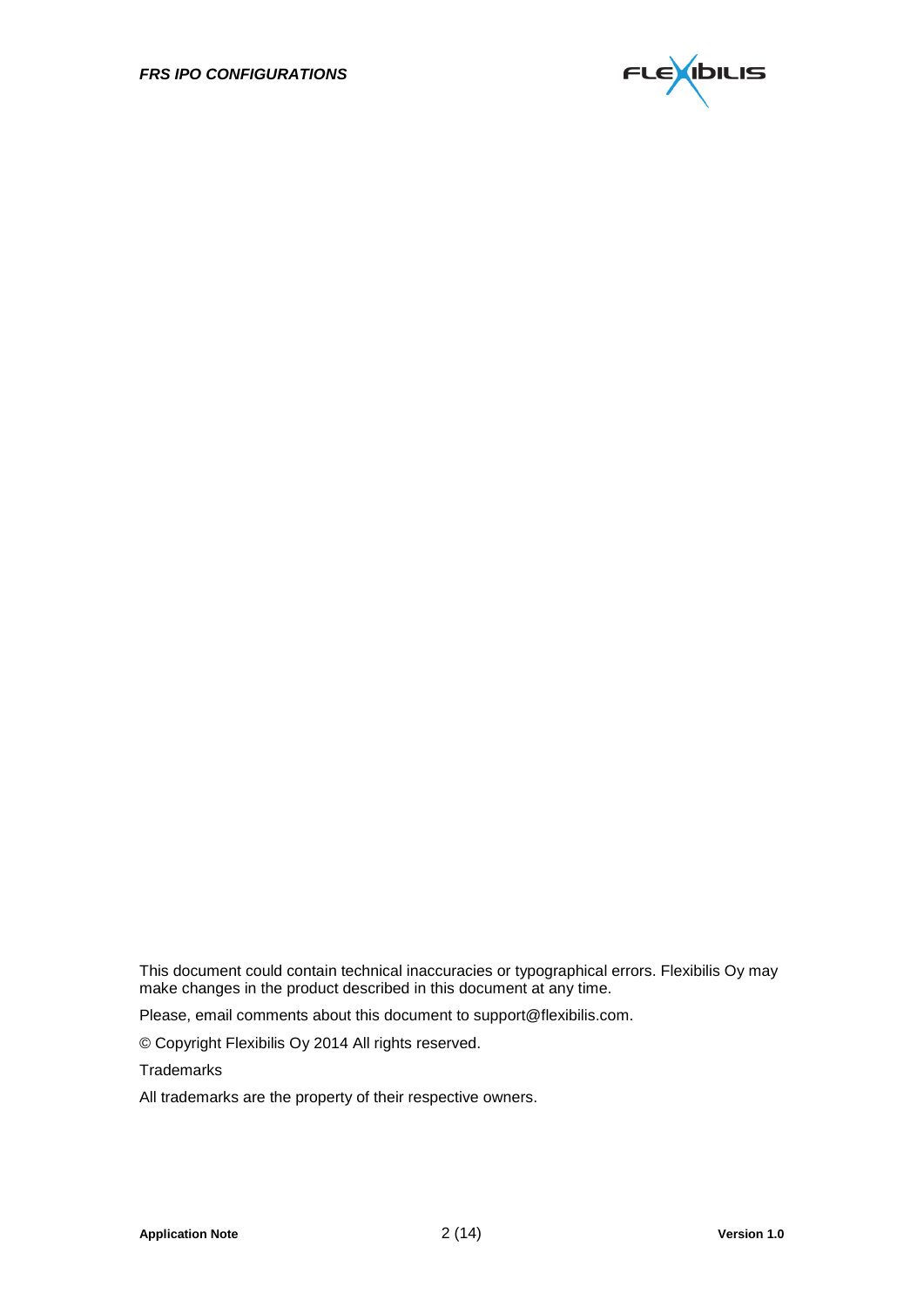

#### **Contents**

### **Figures**

## **Tables**

No table of figures entries found.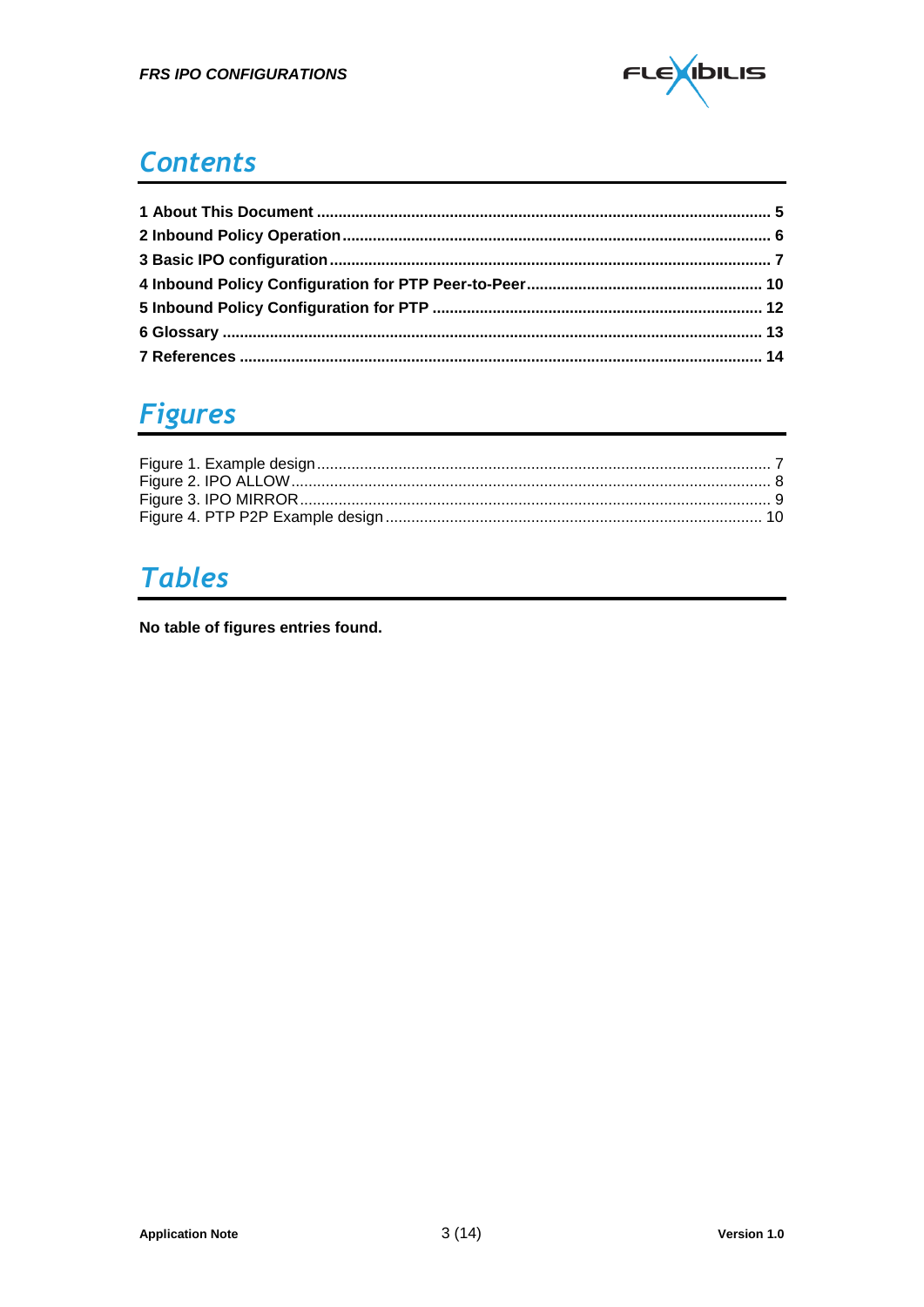

## *Revision History*

| Rev | <b>Date</b> | <b>Comments</b> |
|-----|-------------|-----------------|
|     | 13.10.2014  | First version   |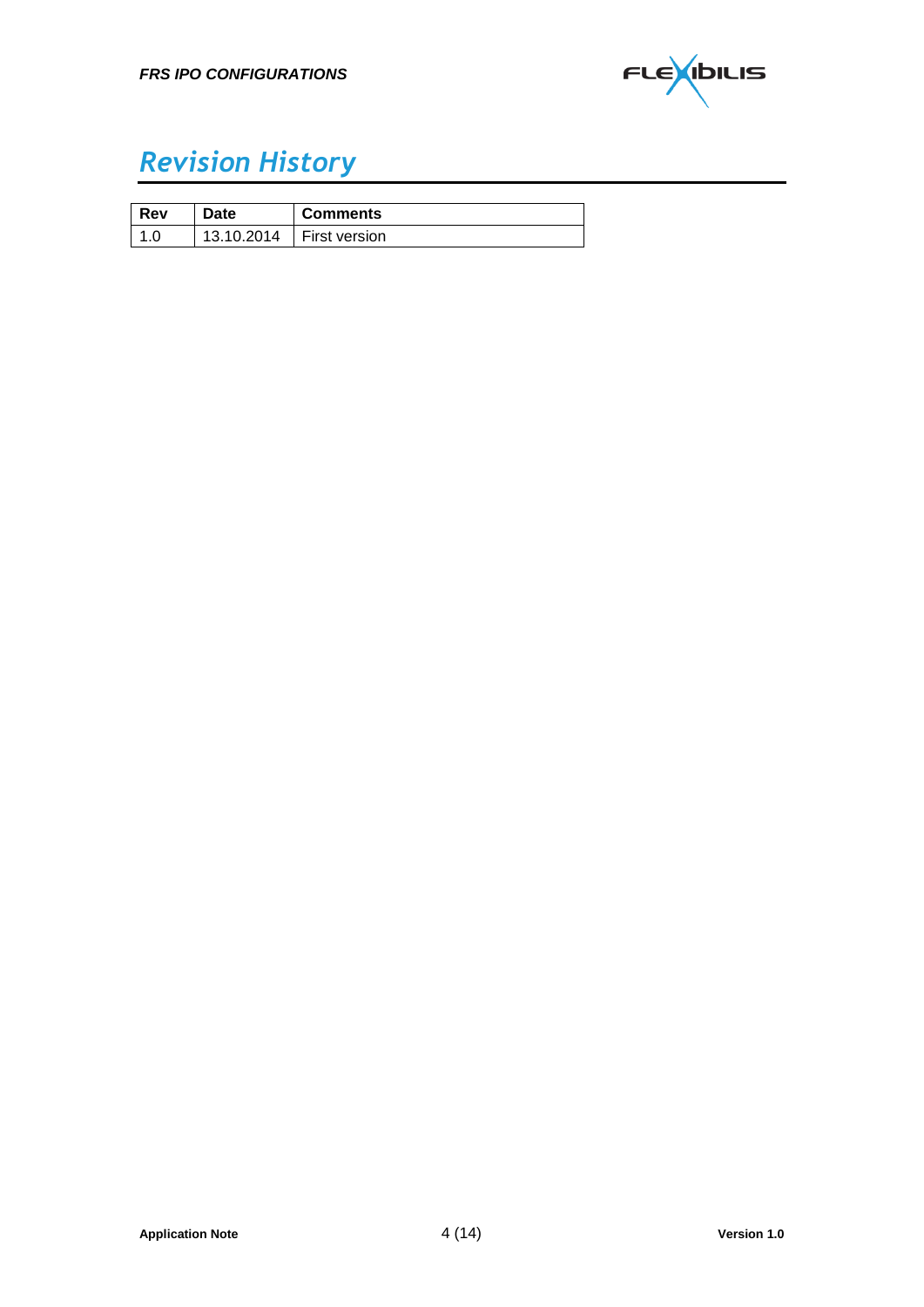

#### **1 About This Document**

This Application Note gives some examples on how to use the Inbound Policy (IPO) configurations in FRS IP [\[1\]](#page-13-0) with PTP [\[2\]](#page-13-1) and HSR/PRP [\[3\]](#page-13-2) protocols. Before looking at this Application Note, read the Inbound Policy section from the FRS Manual [\[1\].](#page-13-0)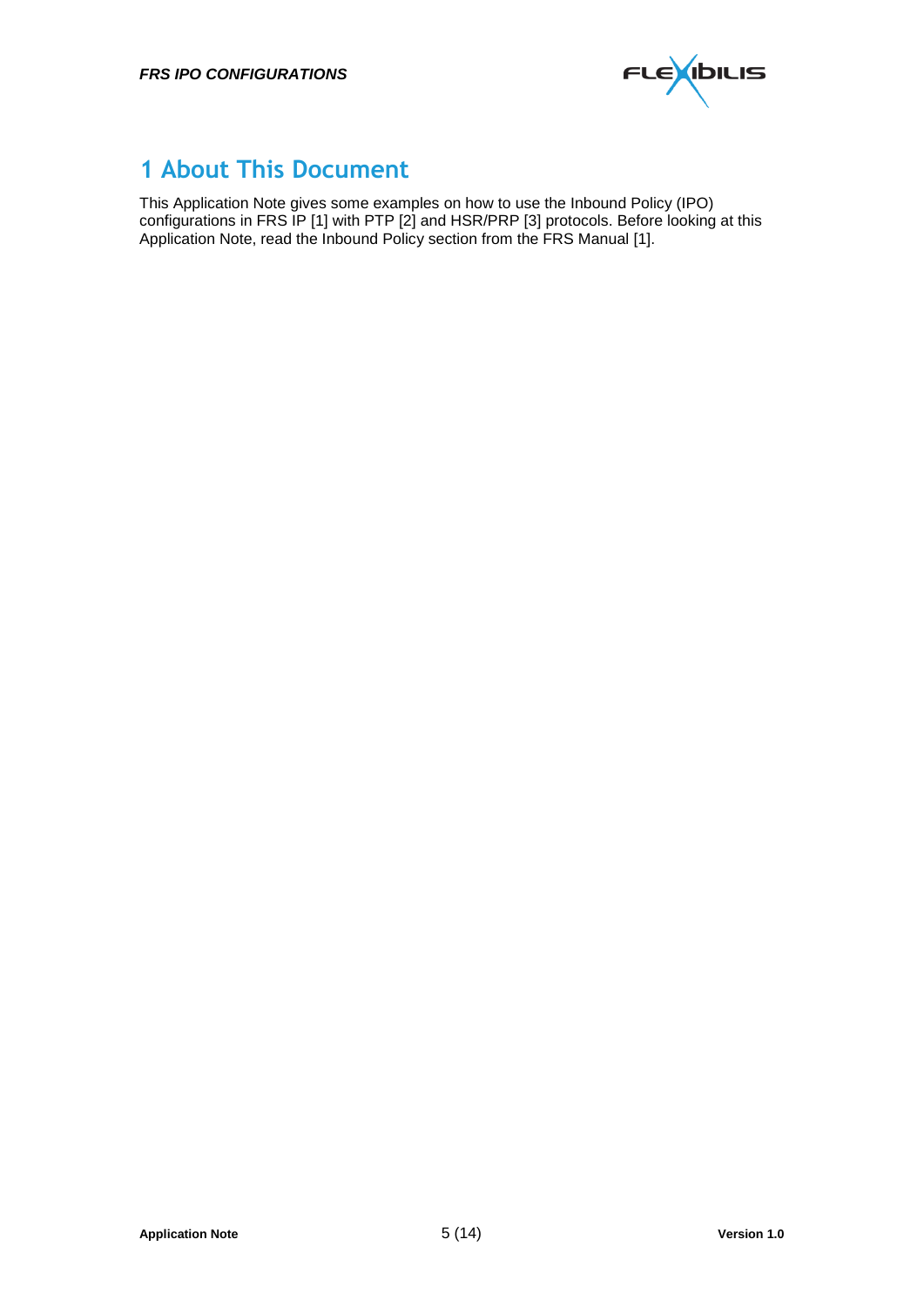

#### **2 Inbound Policy Operation**

The Inbound policy checks source and destination MAC addresses of all the received frames and based on the IPO configurations, it decides what kind of a treatment a frame gets. Inbound policy operation is individual for each port and each port may include maximum 16 different inbound configurations. With IPO configuration and based on either destination or source MAC address a frame may be:

- Dropped<br>- Allowed
- Allowed to be forwarded to certain ports
- Forced to be forwarded to certain ports
- Forwarded without adding HSR tag or PRP trailer

Usually an IPO is set for certain addresses or address groups, but it is also possible to enable or disable:

- All unicast frames
- All multicast frames
- All broadcast frames

One IPO configuration register set includes the following registers:

- ETH\_ADDR*X*\_CFG
- ETH\_ADDR*X*\_FWD\_ALLOW
- ETH\_ADDR*X*\_FWD\_MIRROR
- ETH\_ADDR*X*\_0
- ETH\_ADDR*X*\_1
- ETH\_ADDR*X*\_2

For more information on the register content, check FRS Manual section "Inbound Registers".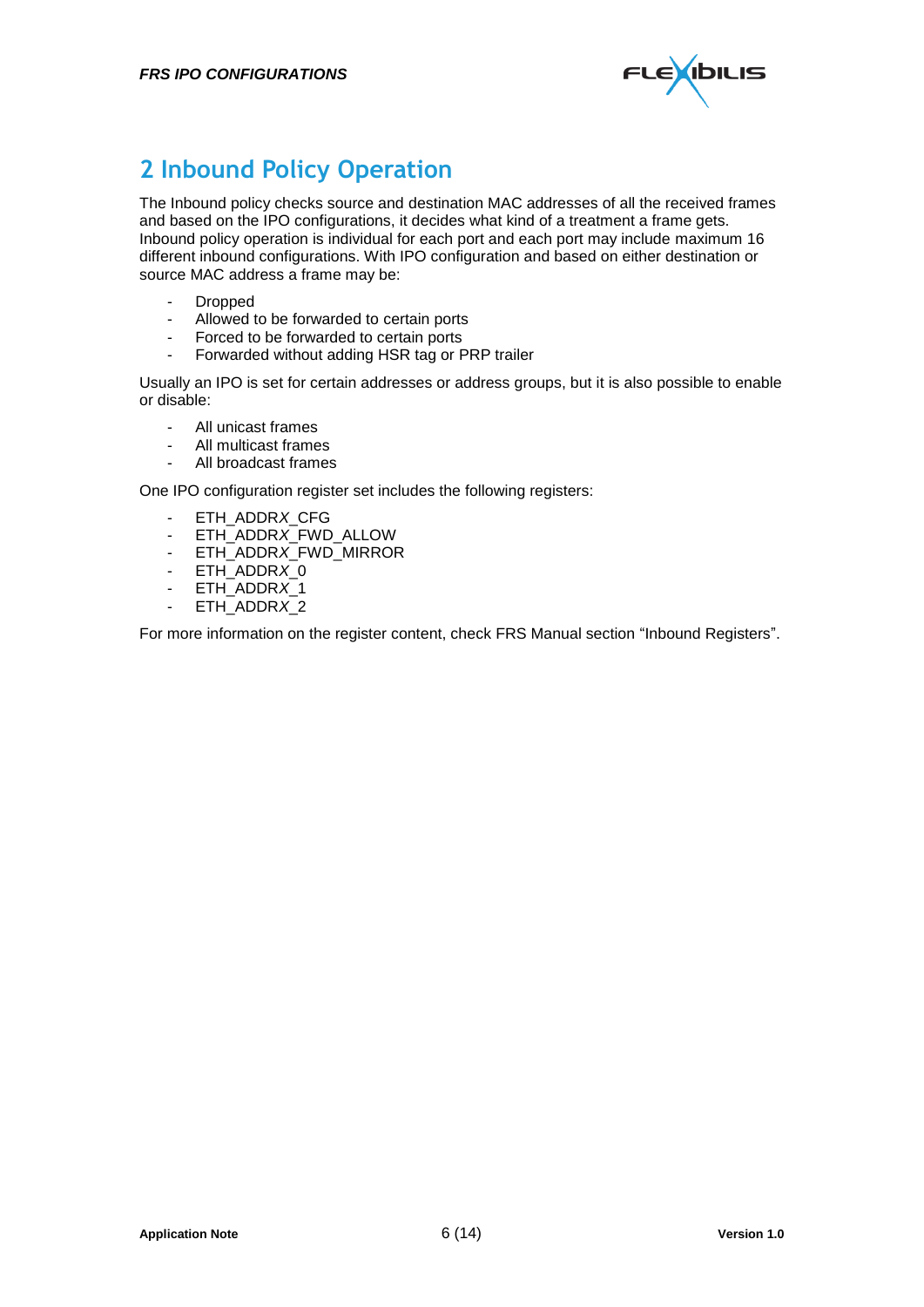

#### **3 Basic IPO configuration**

In a basic example, a 3-port FRS/FES is connected to a CPU via P0, while P1 and P2 are connected to external networks [\(Figure 1\)](#page-6-0). In normal case the FRS forwards frames based on their destination MAC address and its MAC Address table. However, with IPO configuration it is possible to limit or guide traffic based user or application requirements.



**Figure 1. Example design**

<span id="page-6-0"></span>In some applications the user might want to cut the direct traffic between P1 and P2 as illustrated in [Figure 2](#page-7-0) on the left side design. On the other hand, the user might as well want to limit the CPU traffic as illustrated in [Figure 2](#page-7-0) on the right side design.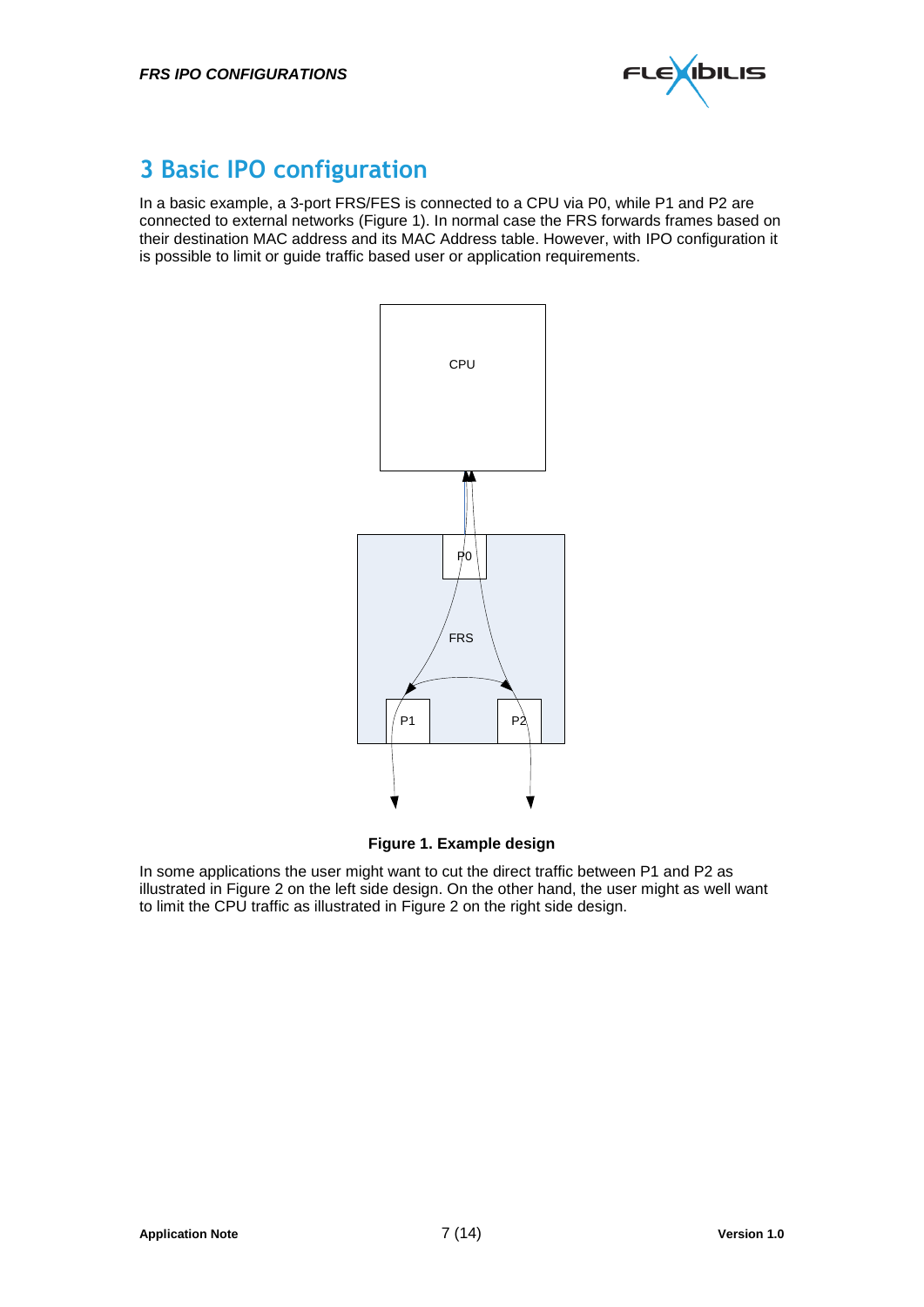



**Figure 2. IPO ALLOW**

<span id="page-7-0"></span>These configurations use the possibility to limit/allow some traffic being forwarded to some ports. For example in the design on the left, some multicast traffic coming from P1 would in normal case be forwarded to P0 and P2, but with IPO it is possible to deny forwarding directly to P2. This is done with the following IPO settings.

- ETH\_ADDR*X*\_CFG = IPO enable, match whole destination address (could be also part of the address) =  $0x00C1$
- ETH\_ADDR*X*\_FWD\_ALLOW = Allow forwarding to port 0 only =  $0x0001$
- $ETH$ \_ADDR*X*\_FWD\_MIRROR = no mirroring = 0x0000
- ETH\_ADDR $X_0$  = Destination MAC 1<sup>st</sup> and  $2^{nd}$  octet
- $ETH$  ADDR $\overline{X}$  1= Destination MAC 3<sup>rd</sup> and 4<sup>th</sup> octet
- ETH\_ADDR*X* 2 = Destination MAC 5<sup>th</sup> and 6<sup>th</sup> octet

Similarly the same setting should be set for P2.

In some other case there might be a need to deny some traffic going into the P0. Then the ALLOW register would have the following configuration for P1

- ETH\_ADDR*X*\_FWD\_ALLOW = Allow forwarding to port 2 only = 0x0004

And for P2

- ETH\_ADDR*X*\_FWD\_ALLOW = Allow forwarding to port 1 only = 0x0002

On the other hand, in some use cases, there might be a need to guide some traffic into a certain port although it would not be forwarded there in a normal case. In these cases a mirroring rule is applied.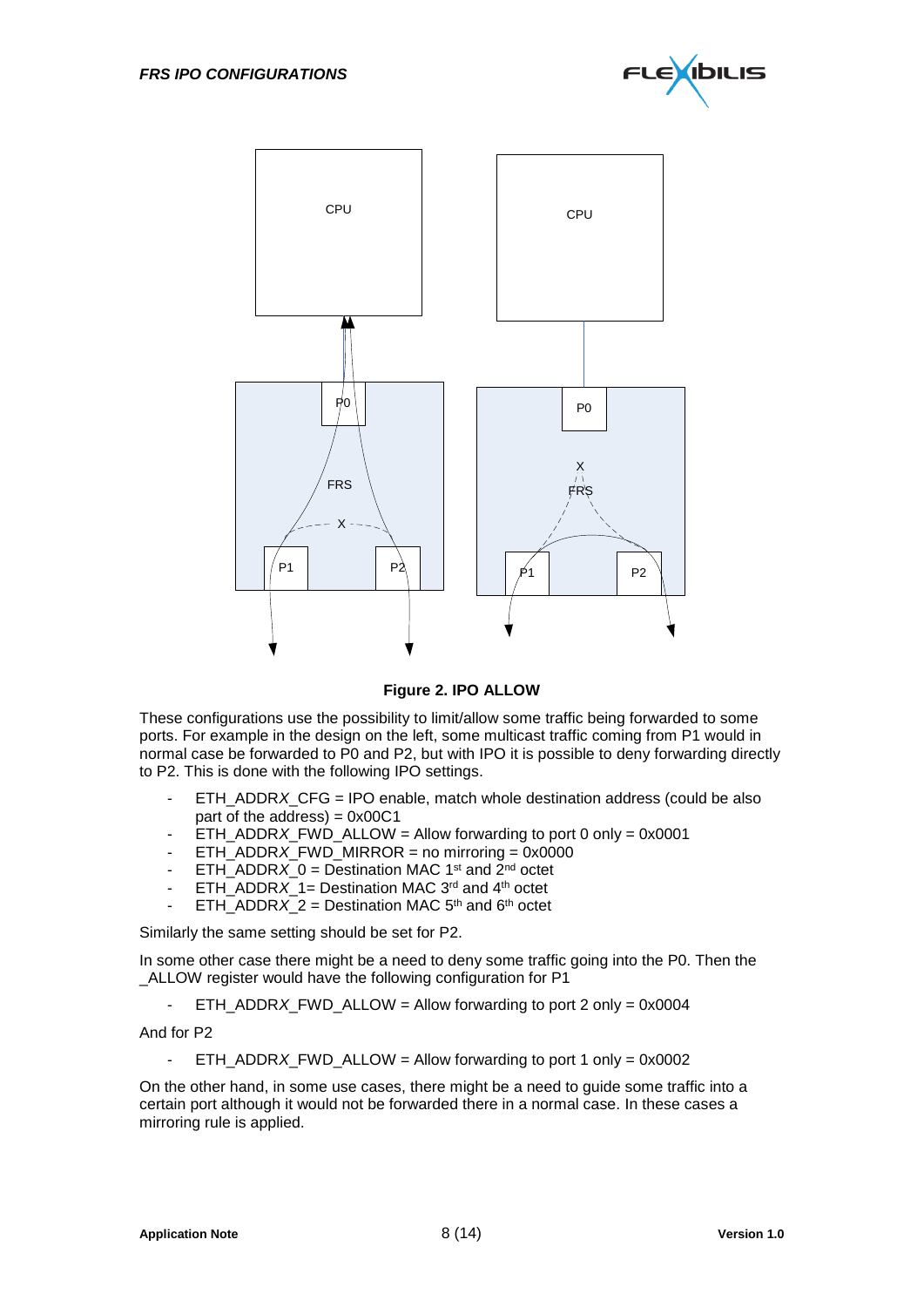



#### **Figure 3. IPO MIRROR**

<span id="page-8-0"></span>Consider an example design on the left hand side in [Figure 3.](#page-8-0) For some traffic the FRS would not forward packets from P1/P2 to P0 based on normal forwarding rules, but for some reason the user wants to monitor this traffic. In that case setting mirroring configuration for P1 and P2, forces packet forwarding also into the P0. The IPO setting could be as follows, for P1/P2

- ETH\_ADDR*X*\_CFG = IPO enable, match whole destination address (could be also part of the address) =  $0x00C1$
- ETH\_ADDR*X*\_FWD\_ALLOW = Allow forwarding to all ports (or P0-P2) = 0xFFFF
- ETH\_ADDR*X*\_FWD\_MIRROR = Mirror to P0 = 0x0001
- ETH\_ADDR $X$  0 = Destination MAC 1<sup>st</sup> and 2<sup>nd</sup> octet
- $ETH$  ADDR $\overline{X}$  1= Destination MAC 3<sup>rd</sup> and 4<sup>th</sup> octet
- ETH\_ADDR*X* 2 = Destination MAC  $5<sup>th</sup>$  and  $6<sup>th</sup>$  octet

The mirroring works also in case where the Port would drop the packet due to

- Port is disabled
- Port is in HSR mode, but the frame does not have an HSR tag

With the following setting it is possible to override the packet dropping and still forward it to the P0.

- ETH\_ADDR*X*\_CFG = IPO enable, match whole destination address (could be also part of the address) =  $0x00C1$
- ETH\_ADDR*X*\_FWD\_ALLOW = Does not need to be set, since mirroring overrides allow  $= 0x0000$
- ETH\_ADDR*X*\_FWD\_MIRROR = Mirror to P0 = 0x0001
- ETH\_ADDR*X*\_0 = Destination MAC 1<sup>st</sup> and 2<sup>nd</sup> octet
- ETH\_ADDR $X$  1= Destination MAC 3<sup>rd</sup> and 4<sup>th</sup> octet
- $ETH$  ADDR $X_2$  = Destination MAC 5<sup>th</sup> and 6<sup>th</sup> octet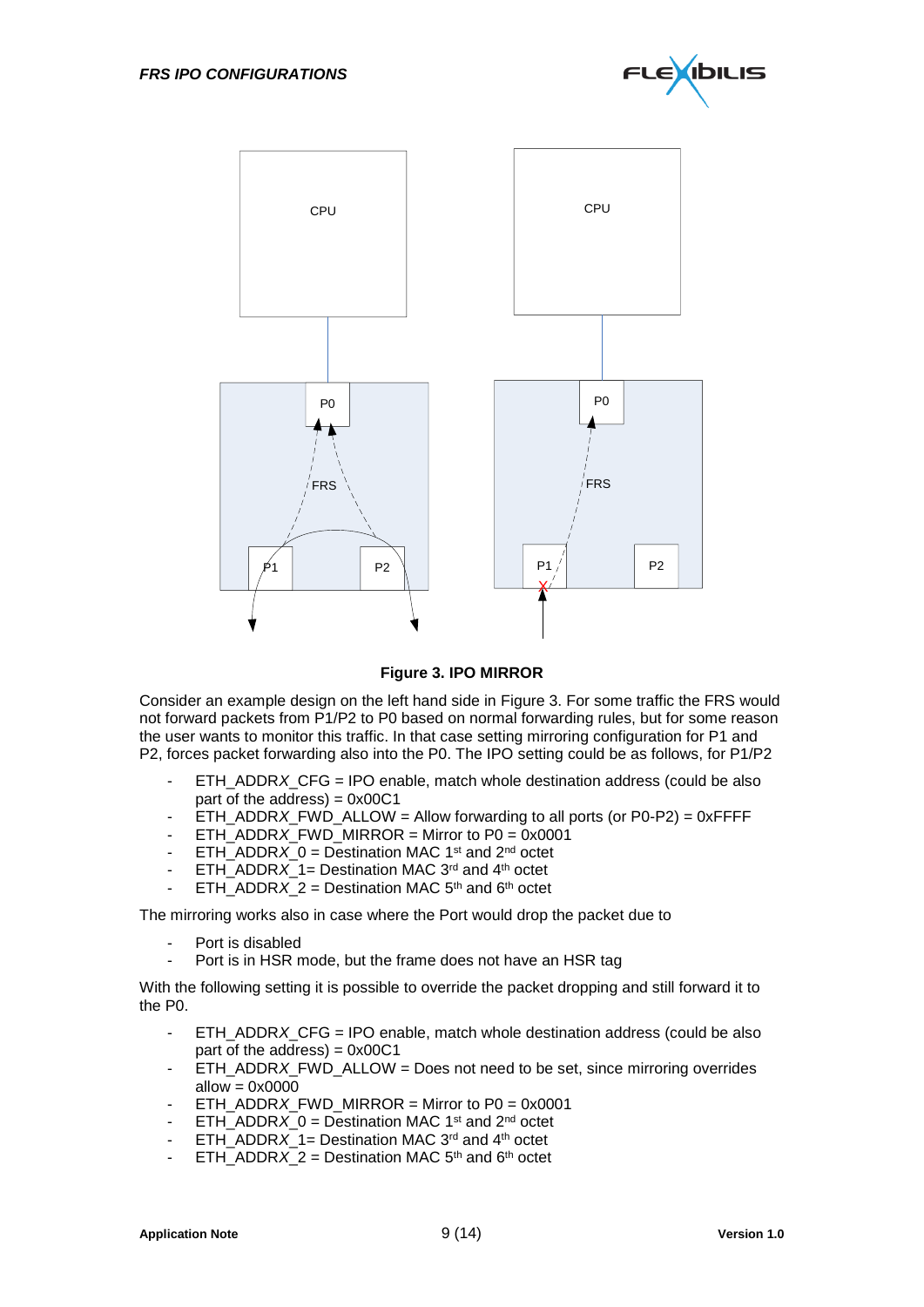

#### **4 Inbound Policy Configuration for PTP Peer-to-Peer**

The IEC62439-3 standard states that Pdelay\_Req, Pdelay\_Resp, PDelay\_Resp\_Follow\_Up and Follow\_Up shall not contain HSR tag. In normal case every frame going into the HSR Ring is added with an HSR tag and therefore there has to be an IPO configuration defining that these messages are send to the HSR ring without an HSR tag. On the other hand, a message coming from the HSR ring is dropped if it does not include an HSR tag. To be able to still receive these messages an IPO configuration is needed.

[Figure 4](#page-9-0) defines an example design for PTP P2P IPO configurations. It includes a 3-port FRS of which

- Port 0 is connected to a CPU where a PTP stack is running
- Port 1 is an HSR A port
- Port 2 is an HSR B port



#### **Figure 4. PTP P2P Example design**

<span id="page-9-0"></span>Now when a P2P delay message is sent from the CPU it is received by the Port 0. The Port 0 must apply an IPO configuration, which prevents it add the HSR tag into the frame. For this configuration the IPO registers for Port 0 shall be set as follows:

- ETH\_ADDR*X*\_CFG = IPO enable, No HSR-tag, match whole destination address = 0x04C1
- ETH\_ADDR*X*\_FWD\_ALLOW = Allow forwarding to ports 1 and 2 = 0x0006
- $ETH$ <sub>\_</sub>ADDR*X*\_FWD\_MIRROR = no mirroring = 0x0000
- ETH\_ADDR $X_0$  = P2P multicast MAC 1<sup>st</sup> and  $2^{nd}$  octet = 0x8001
- ETH\_ADDR $X_1$ = P2P multicast MAC 3<sup>rd</sup> and 4<sup>th</sup> octet = 0x00C2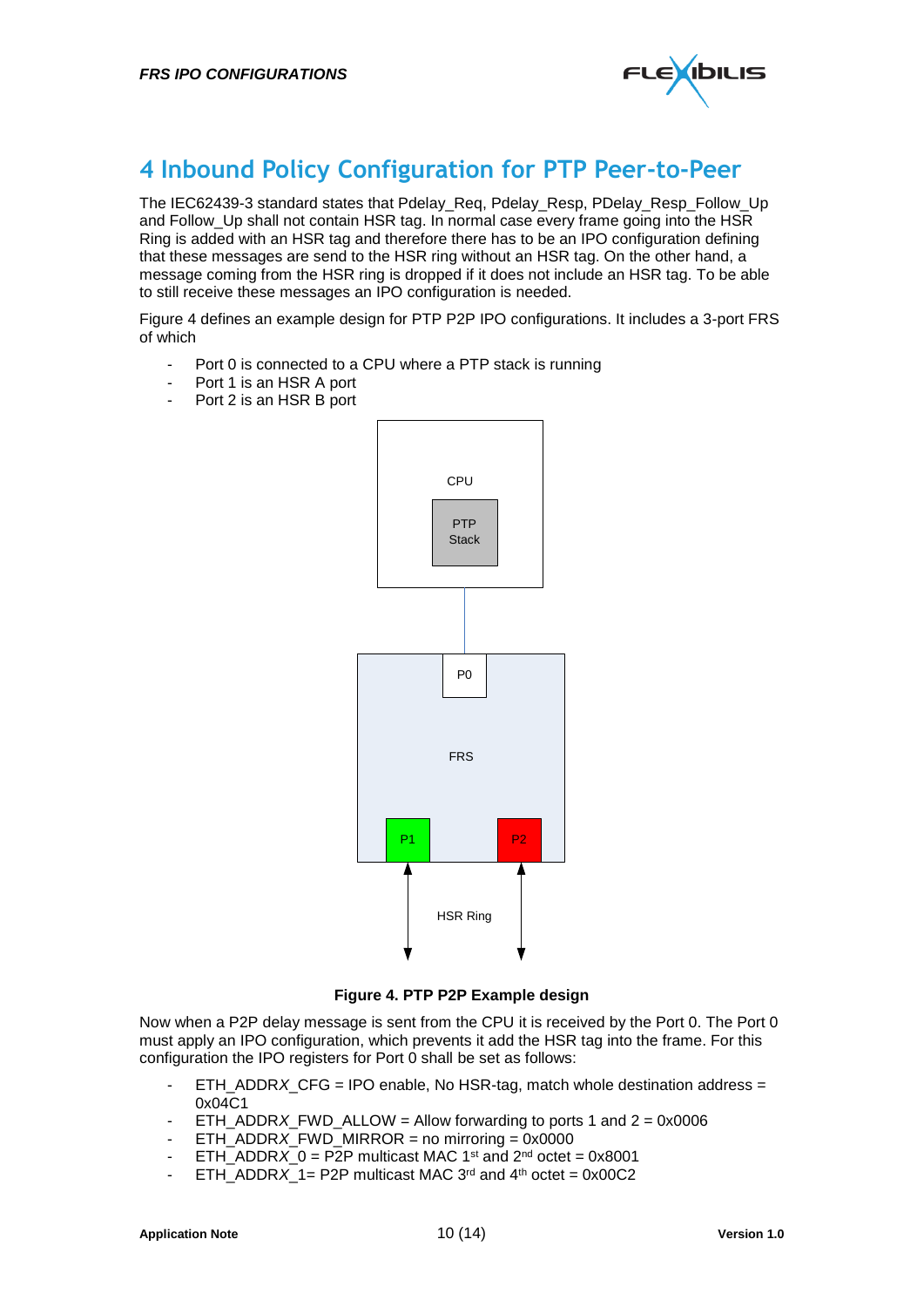

- ETH\_ADDR*X*  $2 = P2P$  multicast MAC  $5<sup>th</sup>$  and  $6<sup>th</sup>$  octet = 0x0E00

As the PTP P2P delay message does not include HSR tag when it is coming from the HSR ring, it would be dropped without an IPO Configuration forcing it to be forwarded. For this purpose, both P1 and P2 need to have the following IPO configuration:

- ETH\_ADDR*X*\_CFG = IPO enable, match whole destination address = 0x00C1
- ETH\_ADDR*X*\_FWD\_ALLOW = Default = 0x0000
- ETH\_ADDR*X*\_FWD\_MIRROR = Set mirroring to port 0 = 0x0001
- ETH\_ADDR $X_0$  = P2P multicast MAC 1<sup>st</sup> and  $2<sup>nd</sup>$  octet = 0x8001
- ETH\_ADDR $X$  1= P2P multicast MAC 3<sup>rd</sup> and 4<sup>th</sup> octet = 0x00C2
- $ETH$  $ADDRX$ <sup> $=$ </sup>  $P2P$  multicast MAC  $5<sup>th</sup>$  and  $6<sup>th</sup>$  octet = 0x0E00

For PRP the situation is the same. Now the only difference is that the P0 IPO configuration must be set for no-PRP instead of no-HSR.

ETH\_ADDR*X\_CFG* = IPO enable, No PRP-trailer, match whole destination address = 0x08C1

In situation where either HSR or PRP can be used, then both HSR tag and PRP trailer can be configured into the same IPO configuration.

- ETH\_ADDR*X*\_CFG = IPO enable, No HSR-tagNo PRP-trailer, match whole  $d$ estination address =  $0x0CC1$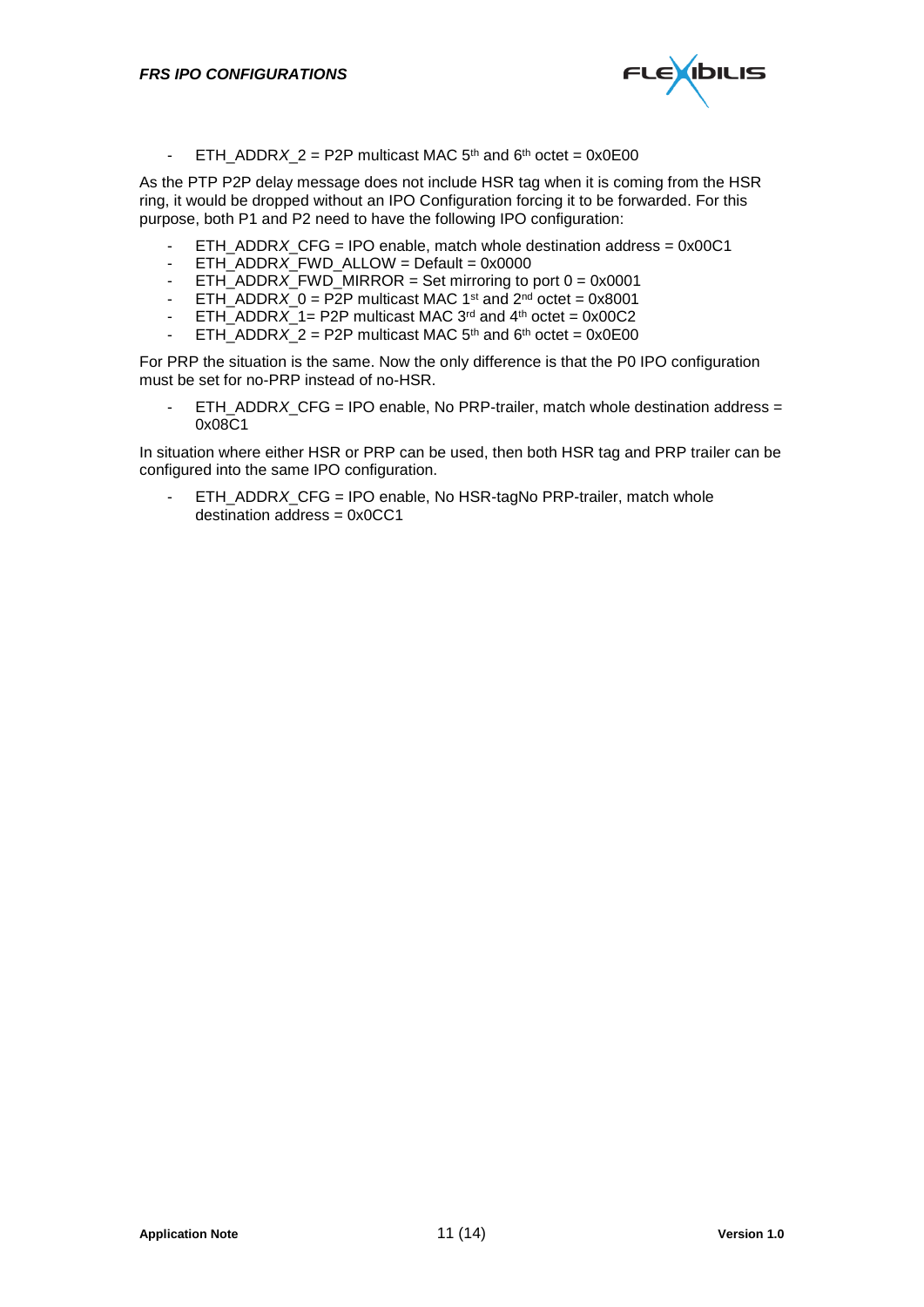

#### **5 Inbound Policy Configuration for PTP**

The IEC62439-3 states that Announce and Sync messages shall be included with an HSR tag when transmitted into an HSR ring. The same standard also states that DANH must receive and take into account (if arriving within certain time limit) messages coming from different paths i.e. both paths from the HSR ring. In normal case the duplicate would be dropped, but this functionality has to be overridden with IPO configuration. To enable duplicate forwarding to the P0, the IPO configuration must include mirror and allow rules.

Using again the same example design as defined in [Figure 4.](#page-9-0) Now the HSR ring port P1 must have the following IPO configuration:

- ETH\_ADDR*X\_CFG* = IPO enable, match whole destination address = 0x00C1
- ETH\_ADDR*X*\_FWD\_ALLOW = Allow forwarding to P0 and P2 = 0x0005
- ETH\_ADDR $\overline{X}$  FWD\_MIRROR = Set mirroring to P0 = 0x0001
- ETH\_ADDR*X*\_0 = P2P multicast MAC 1<sup>st</sup> and  $2^{nd}$  octet = 0x1B01
- ETH\_ADDR*X* 1= P2P multicast MAC 3<sup>rd</sup> and 4<sup>th</sup> octet = 0x0019
- $ETH$  ADDR*X* 2 = P2P multicast MAC 5<sup>th</sup> and 6<sup>th</sup> octet = 0x0000

And for the P2, almost the same except

- ETH\_ADDR*X*\_FWD\_ALLOW = Allow forwarding to P0 and P1 = 0x0003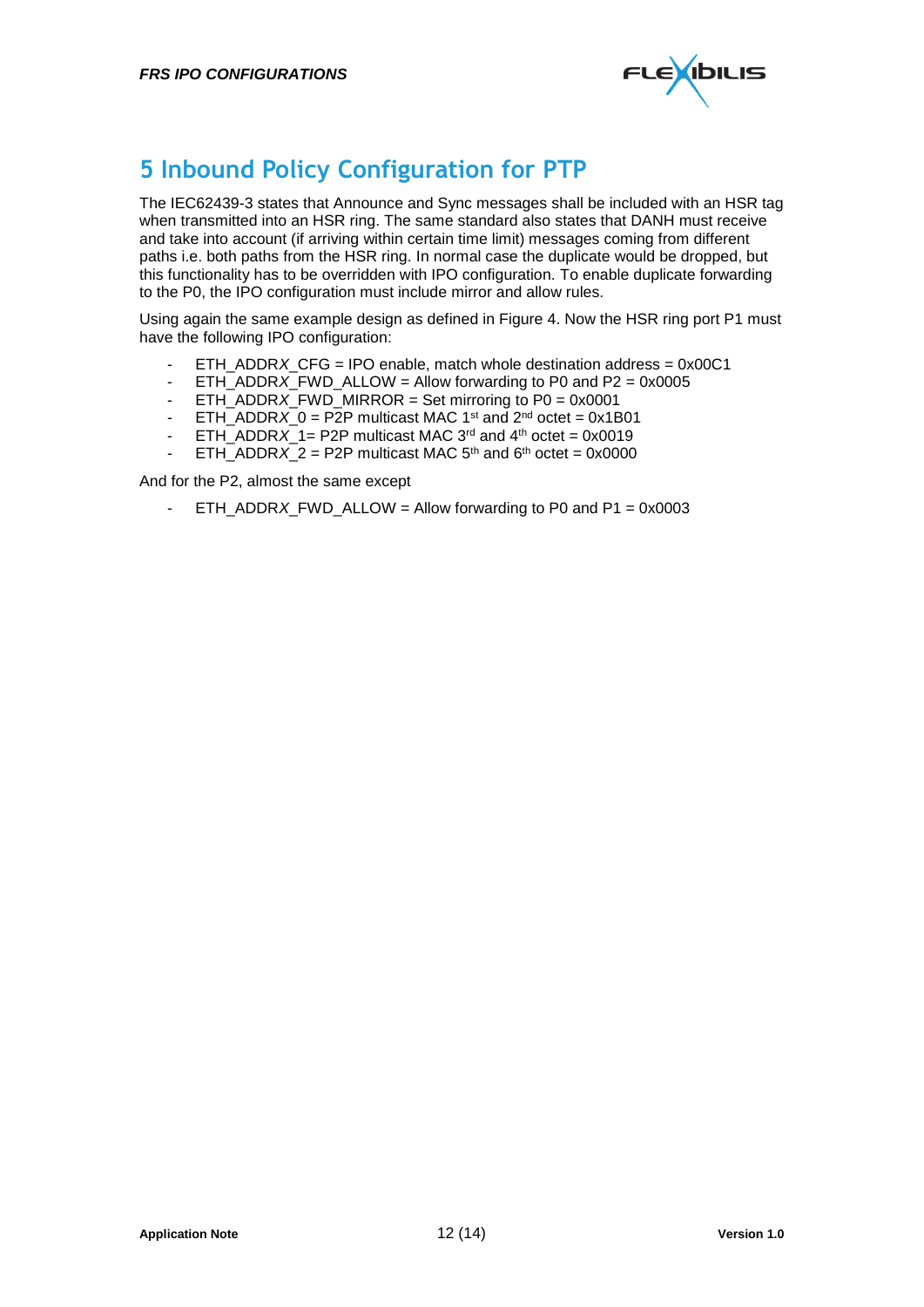

### **6 Glossary**

| <b>FES</b>       | <b>Flexibilis Ethernet Switch</b>     |
|------------------|---------------------------------------|
| <b>FRS</b>       | Flexibilis Redundant Switch           |
| <b>HSR</b>       | High Availability Seamless Redundancy |
| <b>IPO</b>       | <b>Inbound Policy</b>                 |
| MAC              | Media Access Controller               |
| <b>PRP</b>       | Parallel Redundancy Protocol          |
| <b>PTP</b>       | <b>Precision Time Protocol</b>        |
| P <sub>2</sub> P | Peer-to-Peer                          |